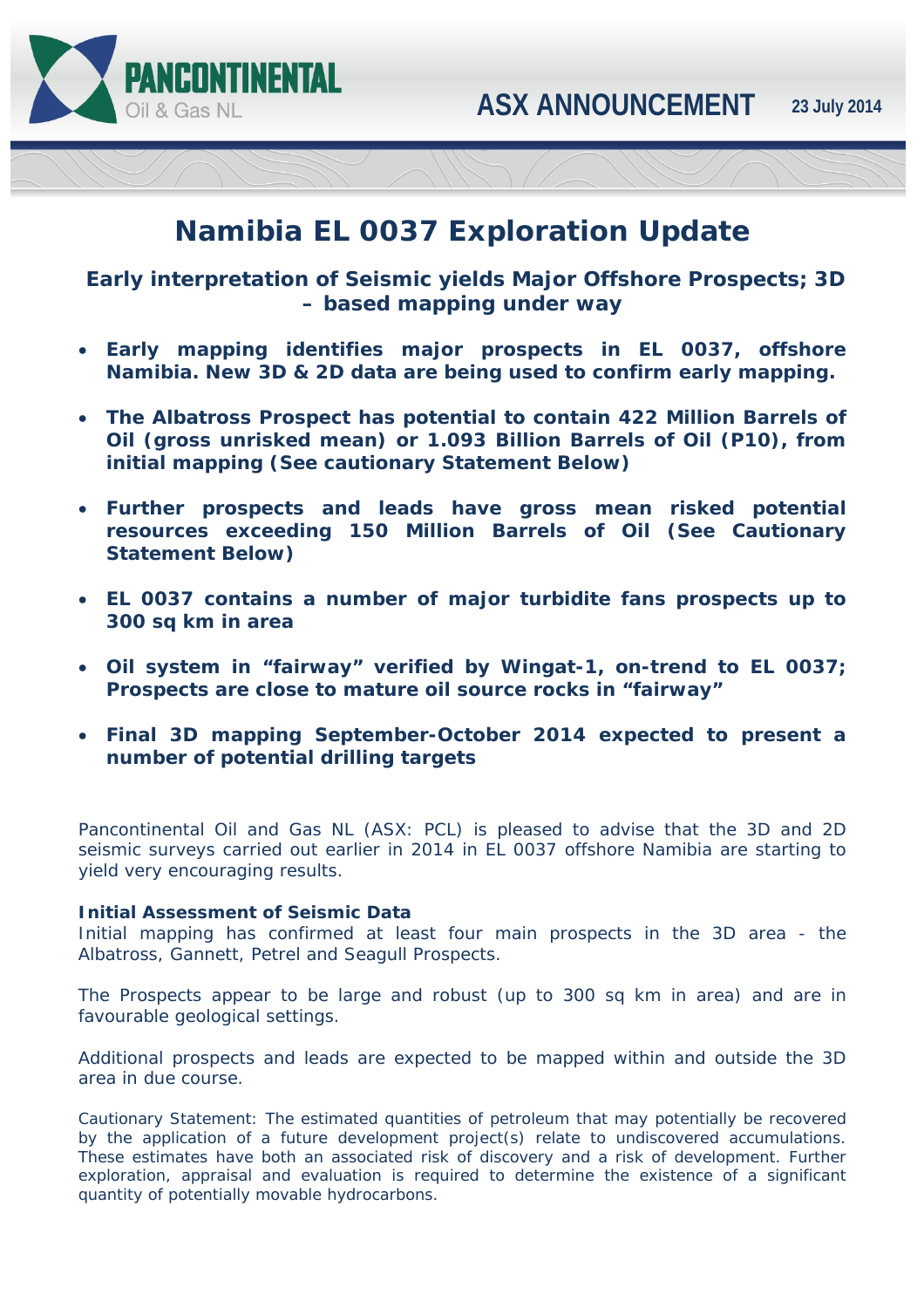## **Albatross Prospect**

The Albatross Prospect in the 3D area is currently mapped to cover approximately 300 sq km and assessed to have potential to contain 422 Million Barrels of oil (gross unrisked mean), or 1.093 Billion Barrels of oil (P10 basis). *(See Cautionary Statement Below).*

Albatross is a large base-of-slope turbidite fan of mid to early Cretaceous age. The chance of success (CoS) for the Albatross Prospect is currently estimated at 17%. *(See Cautionary Statement Below).*



*Fig 1 – New 3D and 2D Seismic Surveys, Main Prospects- EL0037* 

Albatross is interpreted to be horizontally and vertically close to the "fairway" of mature oil source rocks identified by Pancontinental and subsequently verified in the Wingat-1 well drilled in the adjacent exploration licence area. Good oil-prone and oil-mature source rocks were seen, and live oil was recovered from Wingat-1 in 2013.

## **Additional Prospect Potential**

A number of other Prospects and Leads have been identified in addition to Albatross in the very large EL 0037 area of some 17,000 sq km.

Other prospects and leads are currently assessed to have potential to hold gross mean risked resources exceeding 150 Million Barrels of Oil *(See Cautionary Statement Below)*.

Pancontinental emphasises that the early prospective resource estimates above are made using existing data, and will be subject to change when fully processed 3D and 2D data become available and these have been interpreted and mapped.

Further, it is expected that a number of additional large prospects will be identified and mapped as possible drilling targets in the course of seismic data interpretation.

*Cautionary Statement: The estimated quantities of petroleum that may potentially be recovered by the application of a future development project(s) relate to undiscovered accumulations. These estimates have both an associated risk of discovery and a risk of development. Further exploration, appraisal and evaluation is required to determine the existence of a significant quantity of potentially movable hydrocarbons.*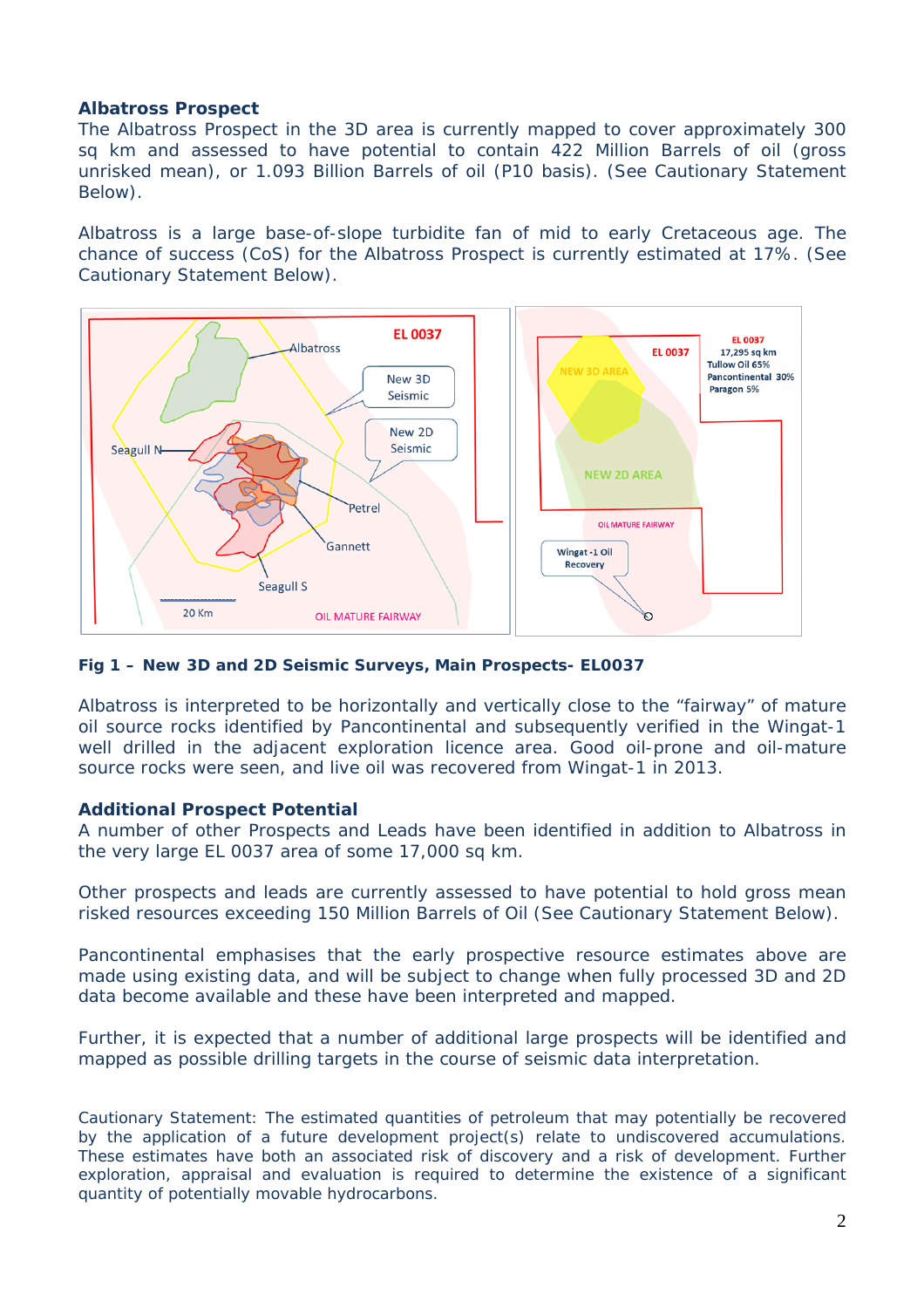## **3D and 2D Seismic Survey Schedule**

Processing is ongoing on the 2D and 3D seismic survey data acquired early in 2014.

It is anticipated that "fast track" processed results will be available mid- to late-August and fully processed data will be available in September 2014. The results of complete mapping from the fully processed data are expected in October 2014.

### **Future Exploration**

Following full mapping, the Prospects will be examined for drilling potential. The EL 0037 joint venture will then be in a position to determine drilling sites and dates.

### **Tullow Farmin**

As part of Tullow Oil's commitment under the late-2013 farmin agreement with Pancontinental, Tullow has carried out a 3,000 sq km 3D seismic survey and a 1,000 line km 2D survey at its sole cost. Pancontinental has retained a 30% free-carried interest through the surveys, at no cost to Pancontinental.

To maintain its 65% farmin interest, Tullow must fully free-carry Pancontinental's 30% interest through one exploration well (with no expenditure 'cap'). Pancontinental estimates farmin expenditure of potentially up to US\$130 million (100% basis) for the full work programme.

The Namibia EL 0037 consortium consists of:

| Tullow Kudu Limited <sup>1</sup> (Operator)   | 65% |
|-----------------------------------------------|-----|
| Pancontinental Namibia (Pty) Ltd <sup>2</sup> | 30% |
| Paragon Oil & Gas (Pty) Ltd <sup>3</sup>      | 5%  |

1 Tullow Kudu Limited is a wholly owned subsidiary of Tullow Oil plc

2 Pancontinental Namibia (Pty) Ltd is a wholly owned subsidiary of Pancontinental Oil & Gas NL 3 Paragon Oil & Gas (Pty) Ltd is a wholly owned subsidiary of Paragon Investment Holdings (Pty) Ltd



*Fig 2- Offshore Namibia Licences*